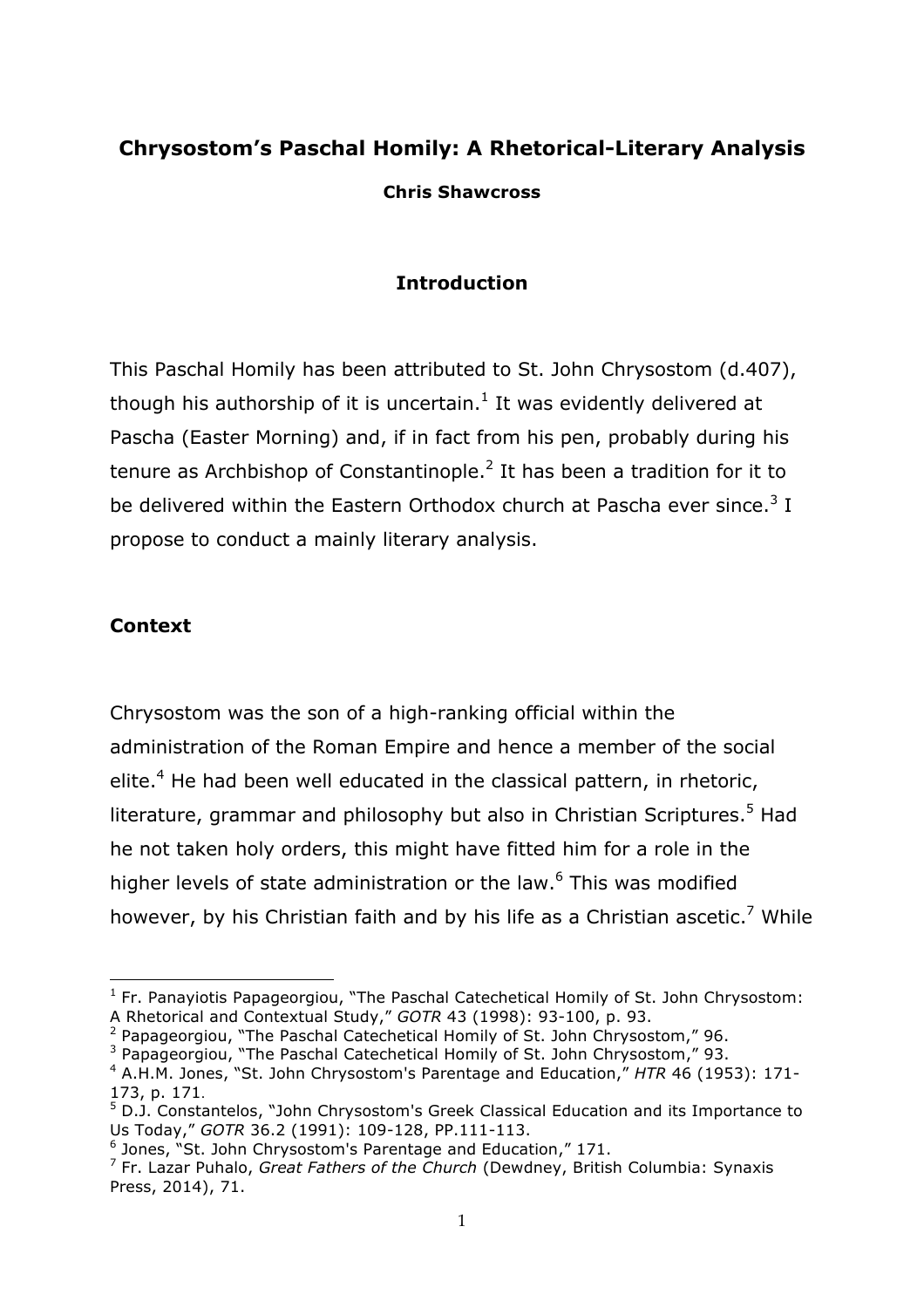Chrysostom's background was elite, $8$  his faith gave him a viewpoint that was far from elitist.<sup>9</sup>

The socio-economic composition of his usual audience was complex but mainly comprised of the elite and their attendant slaves. It was mainly well-off and well-educated and, whilst women of the higher social orders were present, mainly male. It is unlikely that the real poor were present, though differences in income amongst the congregation probably left many feeling relatively less-advantaged than others. $^{10}$ 

Chrysostom came from an advantaged background, modified by his Christian outlook into a level of sympathy with the disadvantaged. Yet he delivered his sermons to a mainly elite, nominally Christian audience. They could be expected to have regarded his preaching favourably up to the point where his urging for them to consider the plight of the disadvantaged threatened their feeling of social superiority. We can contrast this with the nature of Jesus' audience for the parables referred to in the Paschal Homily, which was likely to have been more socially mixed and to have included his opponents.

l <sup>8</sup> W. Mayer, "Who Came to Hear John Chrysostom Preach?," *ETL* 76 (2000):73-87, p. 73. <sup>9</sup> Constantelos, "John Chrysostom's Greek Classical Education," 125.

<sup>&</sup>lt;sup>10</sup> W. Mayer, "Who Came to Hear John Chrysostom Preach?," 83.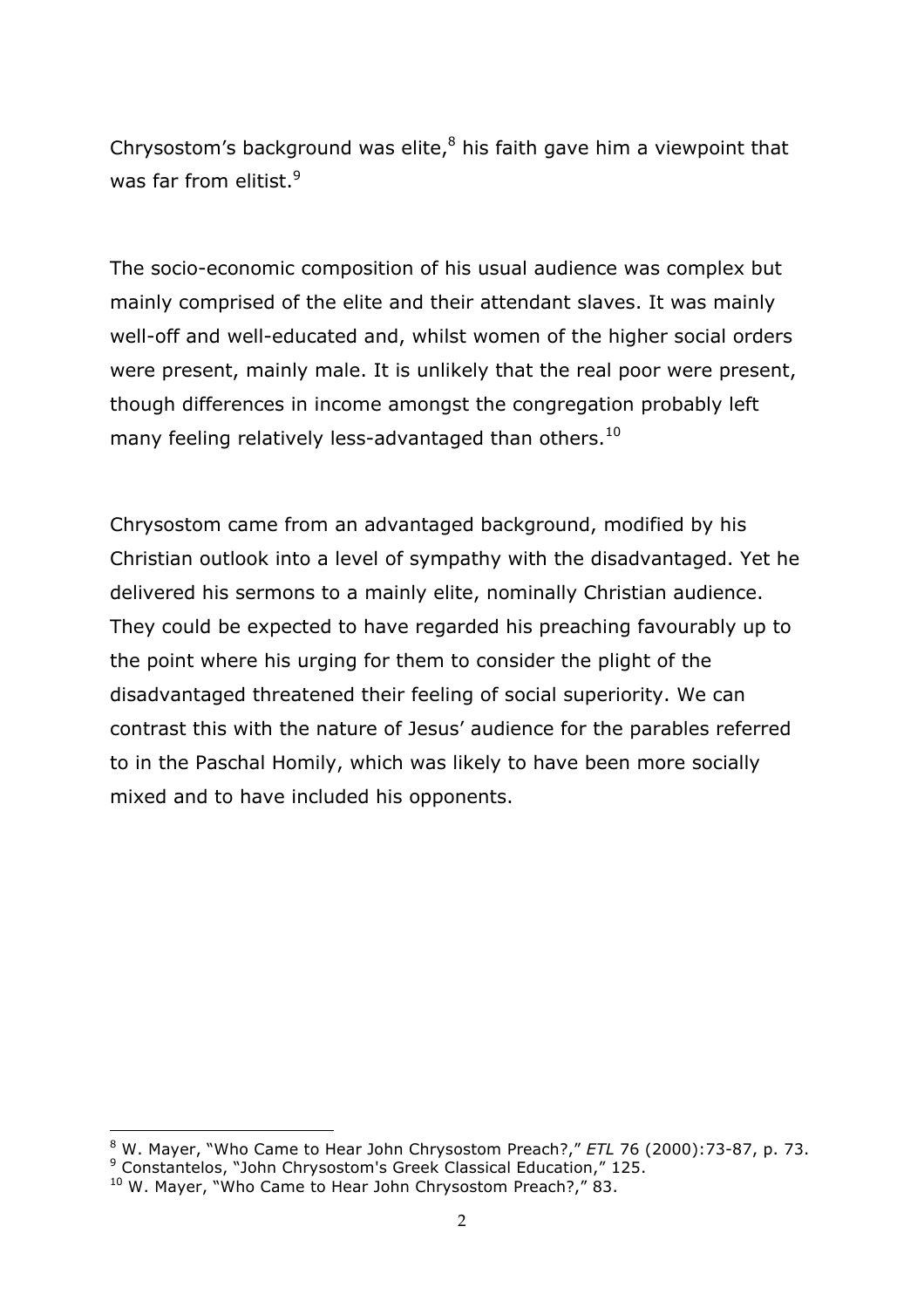#### **Structure**

 $\overline{a}$ 

The Paschal Homily can be divided into four paragraphs. The first two can be themed as a welcome to the feast, whilst the second two centre on Christ's victory over death. Their connection lies in the Paschal feast, celebrating Christ's victory over the forces of darkness.

### **Use of Rhetorical Devices**

As might be expected from a writer of Chrysostom's education, the writer of the Paschal Homily uses rhetoric extensively. $^{11}$  Rhetoric was an art of the spoken word, intended to enthral, persuade and emotionally engage. It had obvious uses in the classical world in philosophical debate and legal proceedings. Here, however, Chrysostom puts it to quite a different use in the service of God.

Anaphora, the repetition of a word or phrase at the beginning of successive sentences, $^{12}$  provides the impetus to the Homily. It occurs in almost every line of the first, third and fourth paragraphs. This device builds a driving rhythm to these sections of the work, building repeated climaxes. Chrysostom clearly intended it to progressively increase the emotional effect of these parts of the sermon and catch his audience with the word rhythm. This leaves the second paragraph, the only one where this device is absent, as a relative oasis of calm. There, Chrysostom can

<sup>&</sup>lt;sup>11</sup> V.K. McCarty, "John Chrysostom: Golden-Mouthed Preacher: A Seminar Talk about Meaning and Method," *Academia.edu*: 2-13, p. 6,

https://www.academia.edu/3715613/John\_Chrysostom\_Golden-

Mouthed\_Preacher\_A\_Seminar\_Talk\_about\_Meaning\_and\_Method\_by\_V.K.\_McCarty (23 November 2016).

<sup>&</sup>lt;sup>12</sup> V.K. McCarty, "John Chrysostom: Golden-Mouthed Preacher," p.6.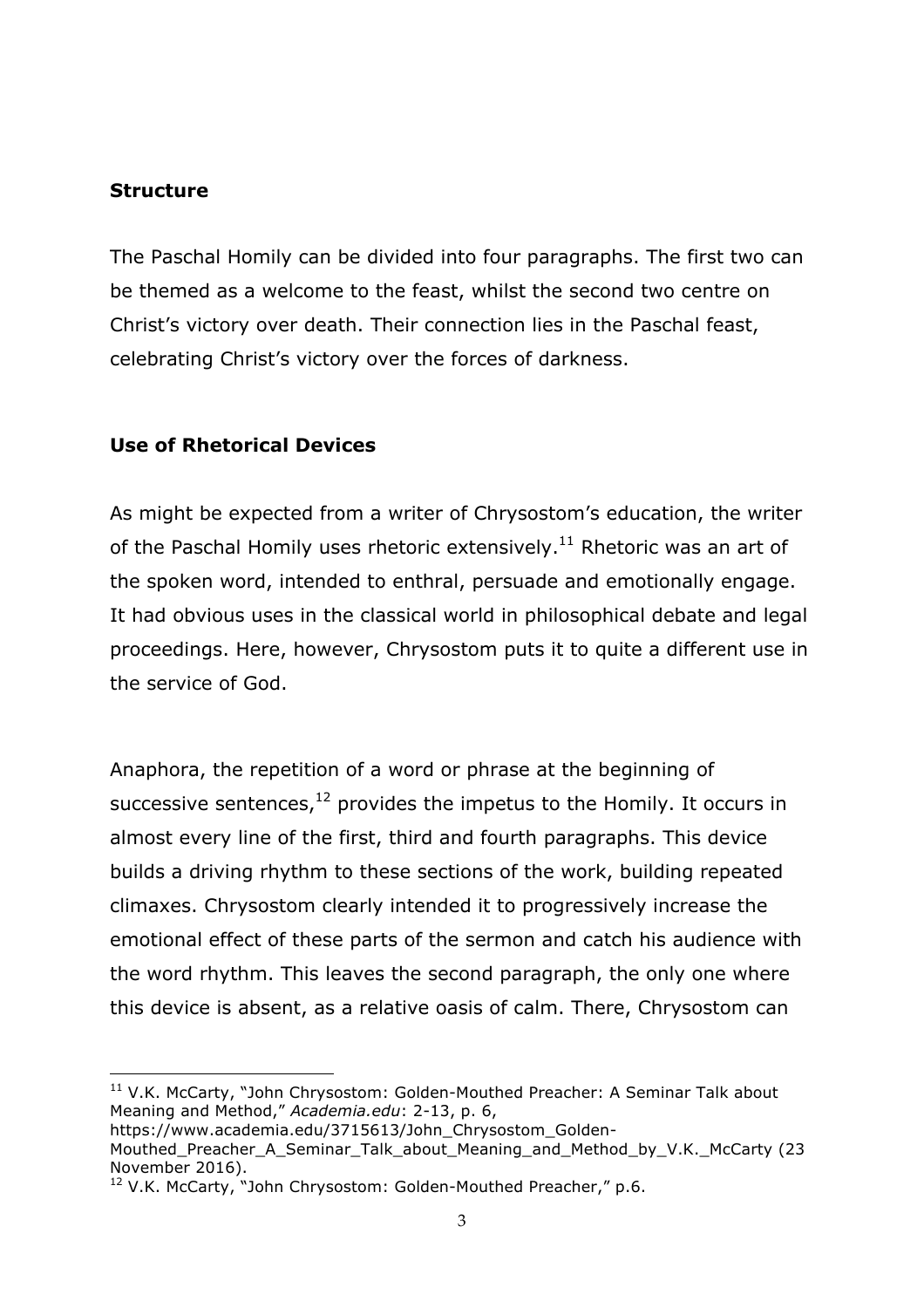reassure his audience of God's beneficence before the relentless rhythm takes off again at the beginning of the third paragraph (line 18).<sup>13</sup>

The rhythm of anaphora is most intense in the fourth paragraph, as the sermon heads for its greatest emotional climax. Here the effect is heightened by the use of Polysyndeton, the emphatic, repeated use of the same conjunction.<sup>14</sup> This occurs in lines 25 to 29 of the third paragraph and resumes in lines 35 to 39 of the fourth.

Parison is the repeated use of paired phrases, each using the same grammatical construction, in the same sentence.<sup>15</sup> In the Paschal Homily, Chrysostom pairs it with antithesis, juxtaposing opposite attributes, throughout the third paragraph, from line 10 through to line 15 as he pauses in his headlong flight to reflect on the grace of God.

One rhetorical device used in this homily however has, I believe, had a more unfortunate effect than was originally intended. That device is Prosopopoiia, the personification of an abstract entity.<sup>16</sup> Chrysostom uses it repeatedly from line 22 to 35, as he personifies both death and hell. He employs it to depict Christ's salvific action as a great victory, not over abstract concepts but over hostile personal entities. Yet it has led to the misconception that God might be thought to have practiced deception.<sup>17</sup>

Chrysostom alludes to several of Christ's parables in the Paschal Homily, including the parable of the Workers in the Vineyard in lines 2-10 (Matt

 $\overline{a}$ 

 $13$  Please refer to the Appendix for the text with line numbers.

<sup>14</sup> V.K. McCarty, "John Chrysostom: Golden-Mouthed Preacher," p.7.

<sup>&</sup>lt;sup>15</sup> V.K. McCarty, "John Chrysostom: Golden-Mouthed Preacher," p.7.

 $16$  Papageorgiou, "The Paschal Catechetical Homily of St. John Chrysostom," p.95.

<sup>17</sup> A. McGrath, *Christian Theology - an Introduction* (Chichester: Blackwell Publishers Ltd, 2007), 323.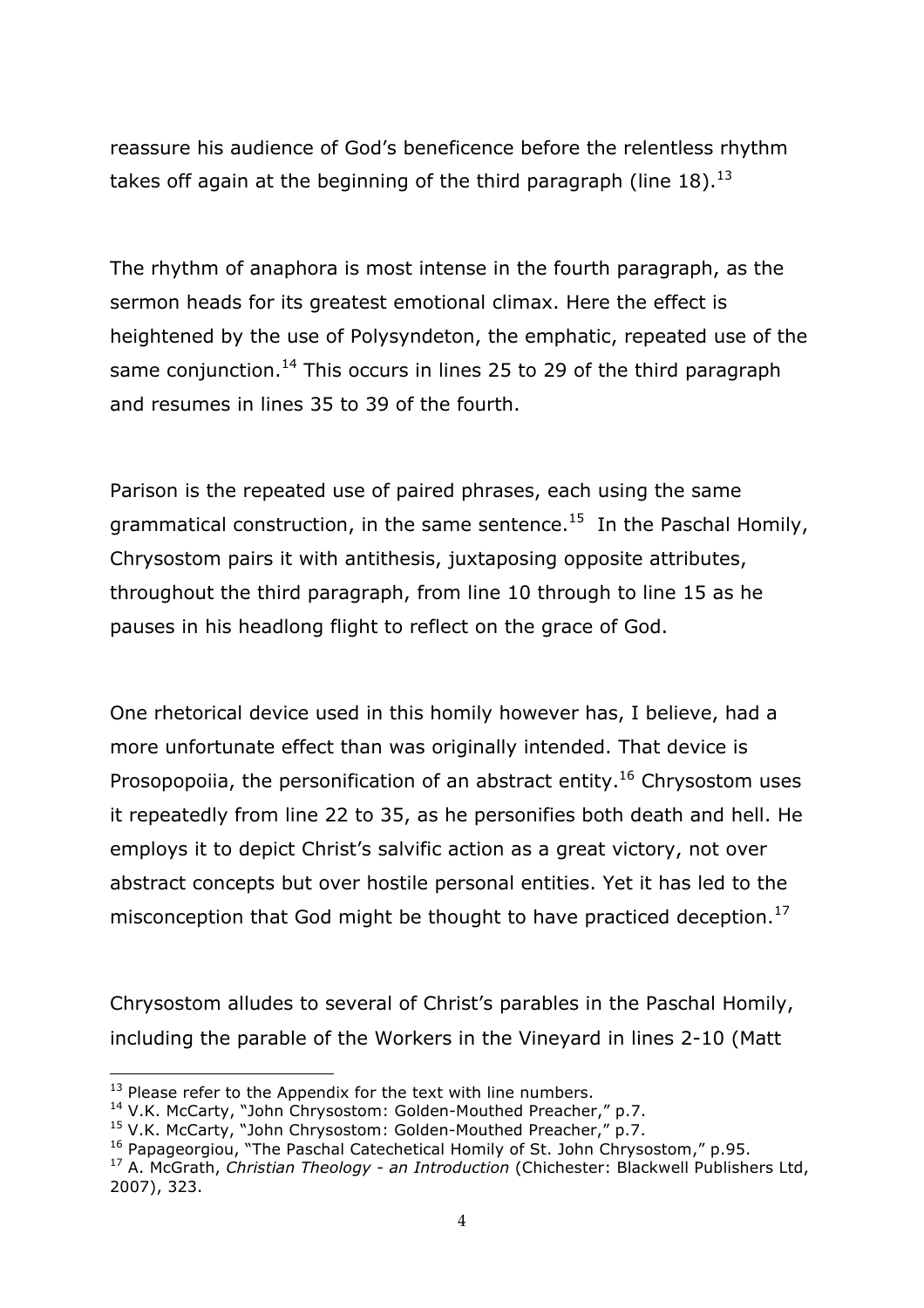20:1-16), the parable of the Prodigal Son in line 17 (Luke 15:11-32) and the parable of the Talents in lines 2 and 12 (Matt  $25:14-30$ ).<sup>18</sup> A parable is a simple story intended to catch its audience and elicit a response. They can be considered to be rhetorical devices.

This level of rhetoric is to be expected. Its purpose is to elicit a positive response to the message. Its use in the Paschal Homily is sophisticated, though it does not obscure the message, which is clearly expressed, direct and accessible.

#### **Imagery**

The imagery employed in the Homily is drawn from OT and NT Scriptures. The first paragraph uses images of fasting contrasted with the prospect of the feast. The feast image makes two allusions, firstly to the Paschal Eucharist, to which the Lenten fast and the Homily were preludes. The second is to Christ's open table, looking back to Jesus' practice of accepting hospitality from all, regardless of social or moral status or even of whether they were friendly or hostile. It also looks back historically to the Last Supper, at which Christ offered Himself as spiritual food and drink to His followers and in which He instituted the Sacrament of the Eucharist. Additionally, the image looks forward to Christ's offering of hospitality at His own table in His Father's house at the eschaton. This means that Chrysostom directs the first paragraph not just to the present, eucharistic, open table of Christ but also to the historical open table of the Lord during His life on earth and to His open table at the end of time. This is referenced in: "Blessed is the man who will eat at the feast in the kingdom of God" (Luke 14:15)

 $\overline{a}$ <sup>18</sup> Papageorgiou, "The Paschal Catechetical Homily of St. John Chrysostom," pp.95-97.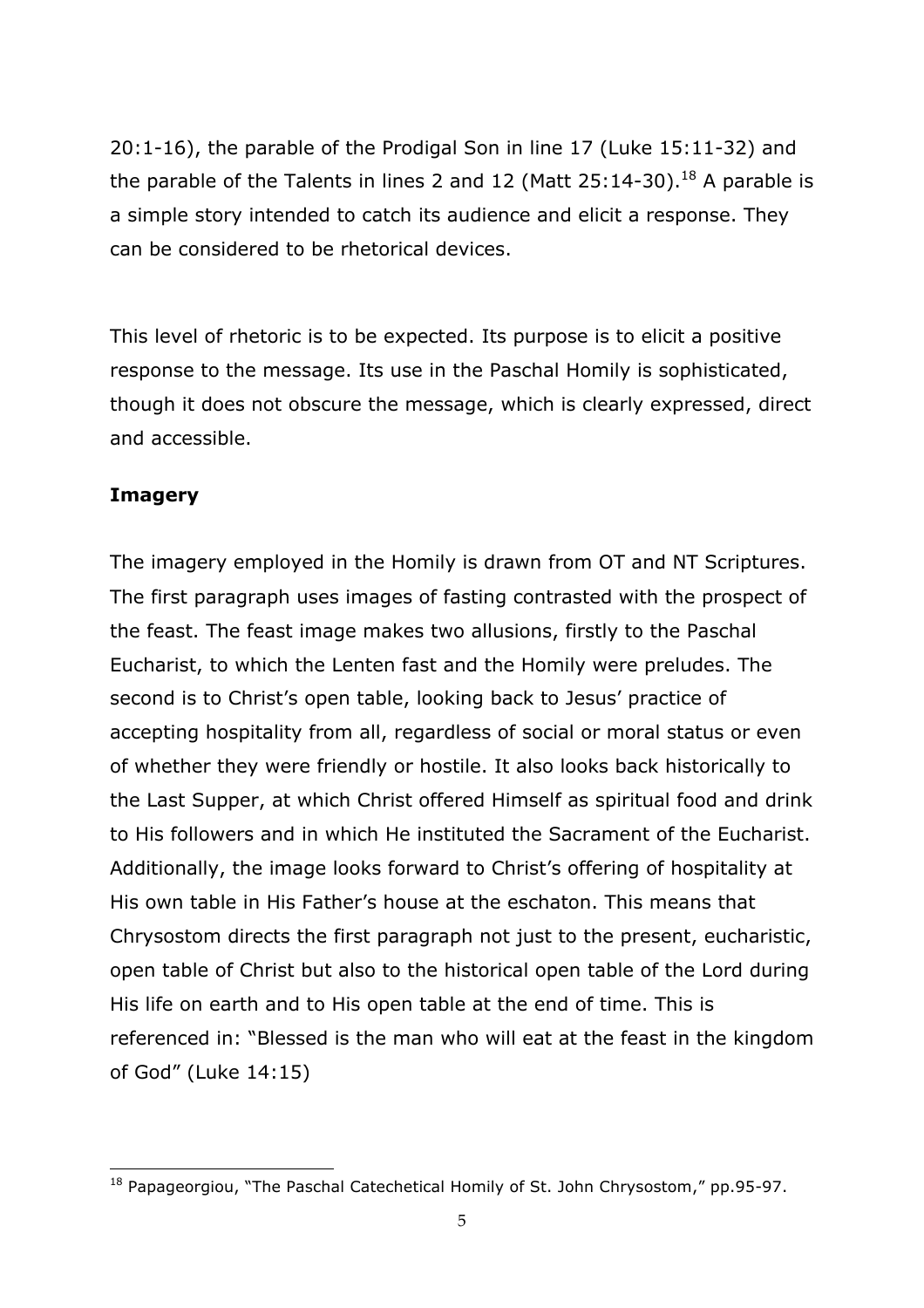This means that the concept of being late in fasting, contained in the first paragraph's allusion to the Parable of the Workers (Matt 20:1-16), can be taken to refer not only to a literal delay in undertaking the Lenten fast before the present Eucharist but also to the possibility of a delay during the believer's life before appropriating Christ's offer of salvation. The latter was the original point of Jesus's parable, yet Chrysostom repackages it for his contemporary audience, re-purposing it to refer simultaneously to preparation for the imminent Paschal Eucharist: no-one will be locked out of Communion in the present by the tardiness of their fast and neither will they be locked out of Christ's offer of salvation.

The imagery of the second paragraph is that of God's gifts and humanity's offerings. Yet there is no sense of a *quid pro quo* involved in this picture of God's relationship with humanity. All will receive God's rewards regardless of social status, moral standing or level of diligence. Moreover, since the dual meaning of the feast has already been established in the first paragraph, the implication is that the openness of God's rewards applies not only to the present Eucharist but to His offering of salvation as well.

This is made explicit in the first two lines of paragraph three, where all may appropriate the fruits of God's grace. The imagery then changes from line 19 onwards, as we are shown the reason why God can afford this level of magnanimity: His victory.

Chrysostom reminds his audience that Christ won a great victory through His death. In doing so he turned the tables on two of Mankind's greatest enemies – death and hell. Chrysostom allows us to imagine how this was achieved (although he does not explicitly set out the mechanism). Christ entered the state of death and should have been made captive in hell, just

6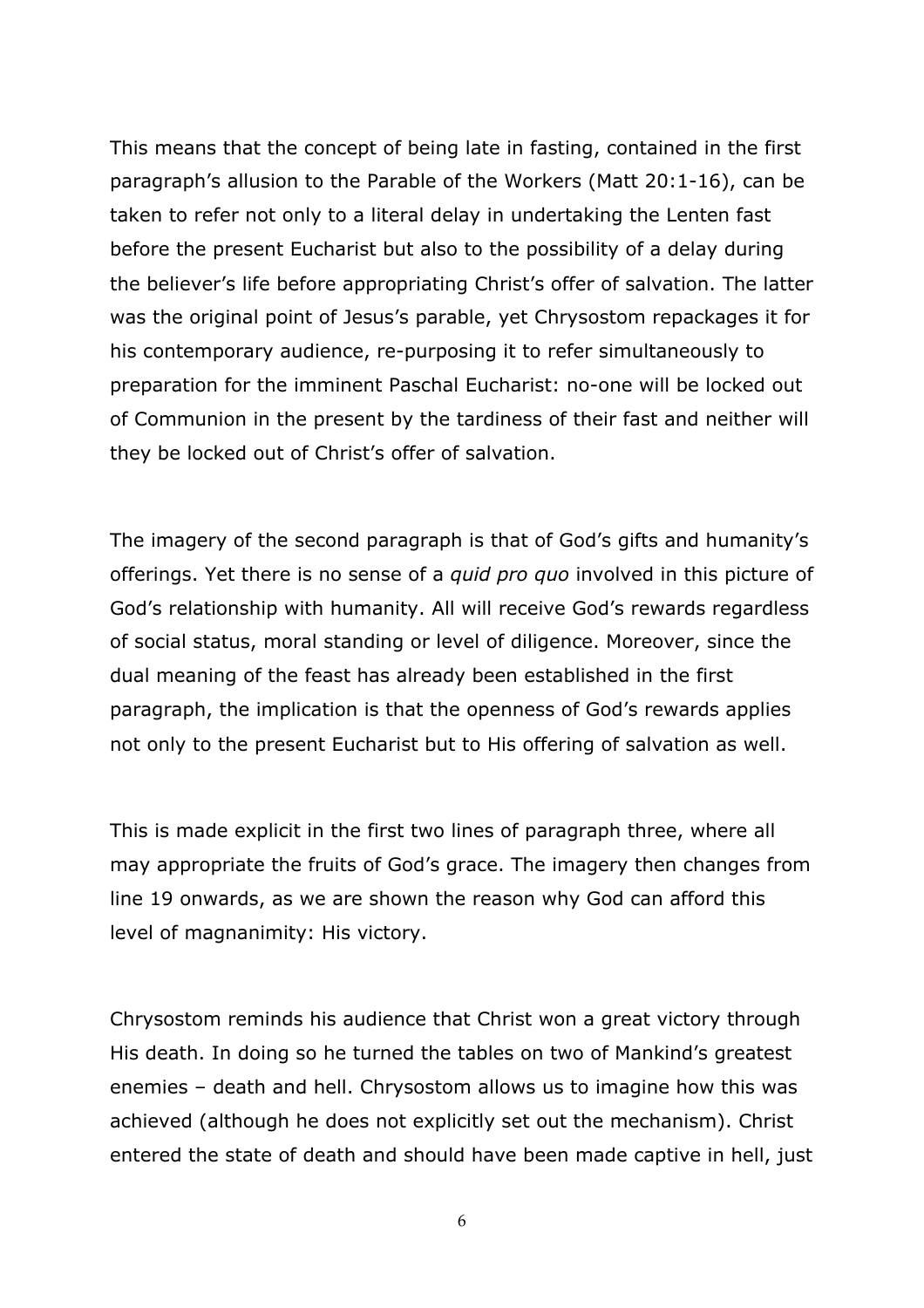as all human beings had been up to that point. Instead, he destroyed death and abolished hell. Chrysostom employs the rhetorical device of prosopopoiia to personify both death and hell, which are shown to have been overthrown by coming into direct contact with Christ's divinity. Chrysostom uses not just personal imagery to depict the downfall of these personified abstracts but goes so far as to picture them as entities suffering from the worst cases of indigestion imaginable. He employs heavy irony to depict these personifications expecting to feast on humanity and instead finding that they had bitten off more than they could chew. They have ingested not the expected morsel but the unseen, and to them poisonous, divinity of Christ. This leads us towards the climax of the imagery of Christ's victory in the fourth and final paragraph, with its crescendo of repeated cries that "Christ is risen!" which will be repeated in the Easter greeting.

In paragraph four, Chrysostom contrasts the victory of the risen Christ with the casting down of death and hell, and the joy of the angels with the defeat of the demons. Significantly, this is the only reference in the Homily to demons or the devil. It is death and hell that are the problems that Christ must overcome on humanity's behalf, not the devil, who we can safely assume is no match for Him and hence of little concern.<sup>19</sup> Death and hell, though personified here for rhetorical purposes, are actually not persons but abstract concepts. This means that no deception has been employed in their defeat. This is important because some writers have asserted that the suggestion of deception makes God guilty of duplicity.<sup>20</sup> This view contends that God had allowed hell and death to believe they were ingesting an ordinary human being, whilst they were actually taking

l

<sup>&</sup>lt;sup>19</sup> Ben Mvers, "The Patristic Atonement Model" Los Angeles Theological Conference, 2015, https://www.youtube.com/watch?v=DzdgDdZkSOY.

<sup>&</sup>lt;sup>20</sup> N.P. Constas, "The Last Temptation of Satan: Divine Deception in Greek Patristic Interpretations of the Passion Narrative," *HTR* 97.2 (2004): 139-163, p. 139.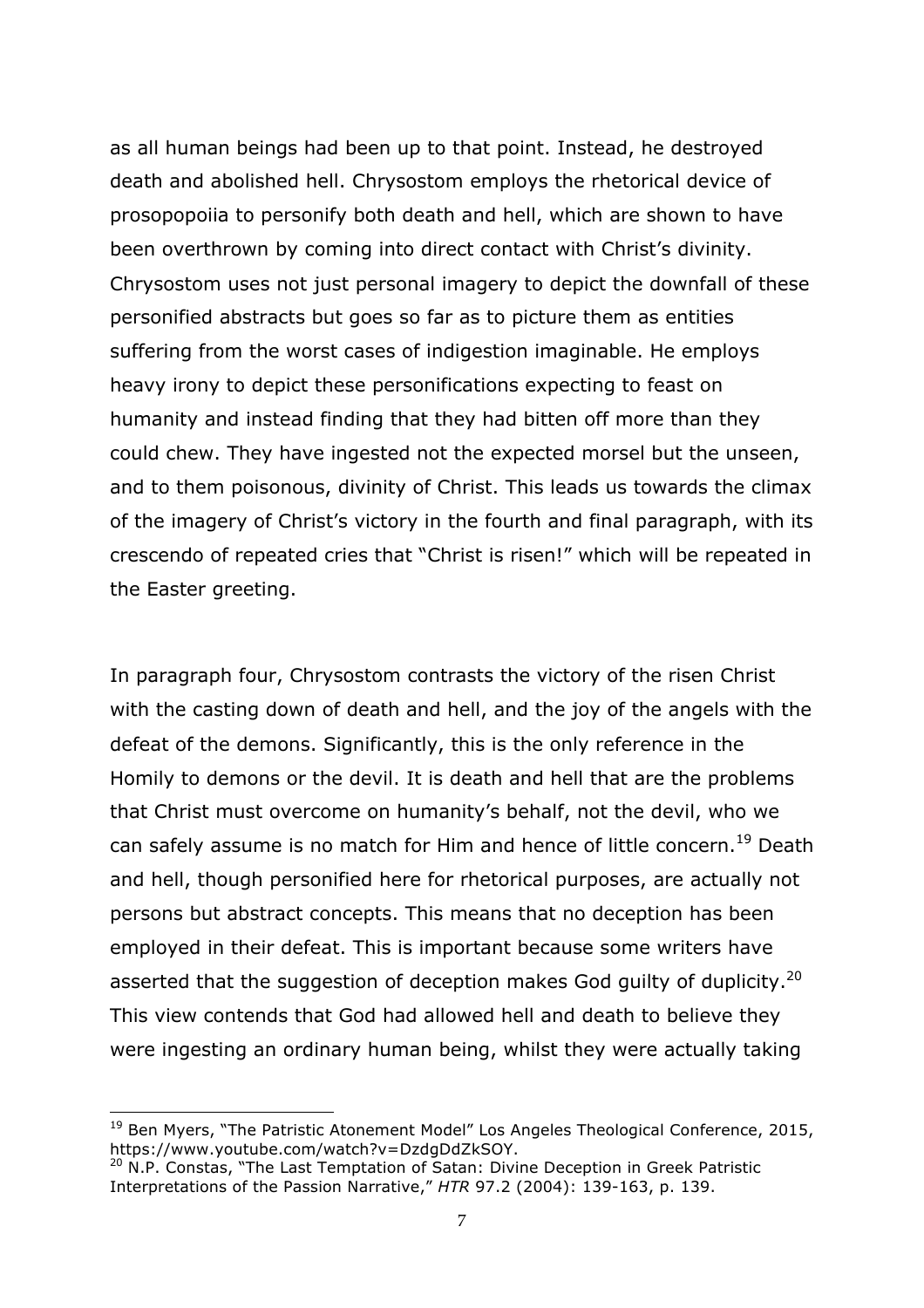in a combination of human nature and divinity. $^{21}$  Yet such deception would only be possible if hell and death were persons capable of being deceived. They are not, except as a rhetorical device, and it is not possible to deceive the abstract concepts they actually are.

A real, personal Satan is not represented in the Paschal Homily and so is not present to be deceived by God. The demons are fallen in as far as they can no longer use sin and death to exercise control over humanity. Even so, it is understandable that the idea of deception should arise.

It should also be noted that the lack of reference in the Homily to Satan also removes the accusation of dualism that might otherwise have been levelled against Chrysostom's representation. There is no Satan present with whom God needs to contend and hence no struggle between two opposing powers.

Another striking absence in the Paschal Homily is that of the Cross – Christ's death is central to the final two paragraphs but its instrument appears almost irrelevant. Chrysostom was preaching to a late classical audience composed largely of the elite of the society that had executed Jesus, for whom the Cross (a fate reserved for slaves and rebels) might still have had negative undertones.<sup>22</sup> That said, Chrysostom's failure to refer to it may equally derive from the view of the Eastern Orthodox church, that it was Christ's actions after death that were important and not His agony on a particular instrument of torture. In the Eastern Orthodox church, the Cross is regarded as a prelude to the Resurrection.<sup>23</sup>

l

<sup>21</sup> Rufinus of Aquileia, "Expositio Symboli 14," in *The Christian Theology Reader* (ed. A. McGrath; Chichester. Blackwells Publishers Ltd., 2011), 292.

 $^{22}$  Constas, "The Last Temptation of Satan," 141.

<sup>23</sup> N.T. Wright, *The Day the Revolution Began* (San Francisco: SPCK, 2016), 27.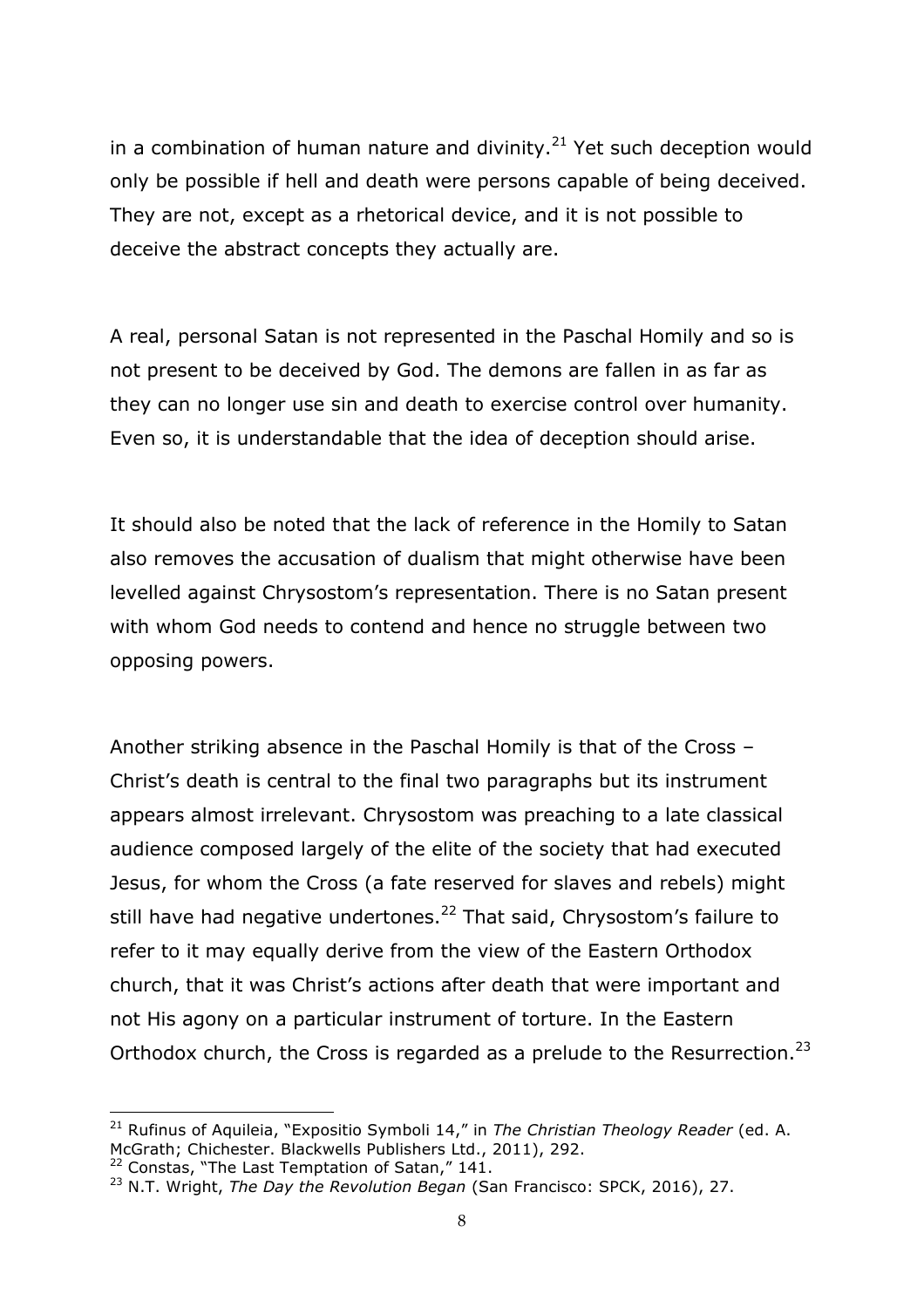It is illuminating to compare the imagery of the Homily with that of the Gospel of Nicodemus.<sup>24</sup> This too features the descent of Christ into Hades but attempts to depict what happened there in more "realistic" tones. The differences turn out to be more striking than the similarities. The imagery of the Gospel is highly mythologised and personifications of Hell and Death are joined by one of Satan too. This is no longer a merely rhetorical device. Here we have dualism, a confrontation between Christ and the dark powers in person and with it the suspicion that God has indeed resorted to a ruse to rescue humanity. The difference may lie in the target audience. Whereas that of the Homily was well-educated, it may be that the Gospel was aimed at simpler tastes.

References to Christ's descent in canonical scripture are meagre. Paul tells us that Christ descended into "the lower earthly regions," (Eph 4:9) whilst Peter (Acts 2:24) declares that "… God raised him from the dead, […] because it was impossible for death to keep its hold on him." 1 Peter 3:19, in saying that "After being made alive, he went and made proclamation to the imprisoned spirits..." takes the picture of Christ's descent further but is unclear at exactly what stage this took place. In the OT, Zechariah (Zech 9:11) prophesies that Zion's coming King will "…free your prisoners from the waterless pit." Taking these together, we have a hazy picture of Christ descending to hell, proclaiming the Gospel there, defeating death and returning with its prisoners. Yet the Paschal Homily mirrors all four of these elements: Christ descends to Hades (line 23), where death is impotent against him (line 33), he is risen (lines 37-39) and leaves noone in the grave (line 39).

l

<sup>&</sup>lt;sup>24</sup> Anon. "The Gospel of Nicodemus," Early Christian Writings, http://www.earlychristianwritings.com/text/gospelnicodemus.html (28 November 2016)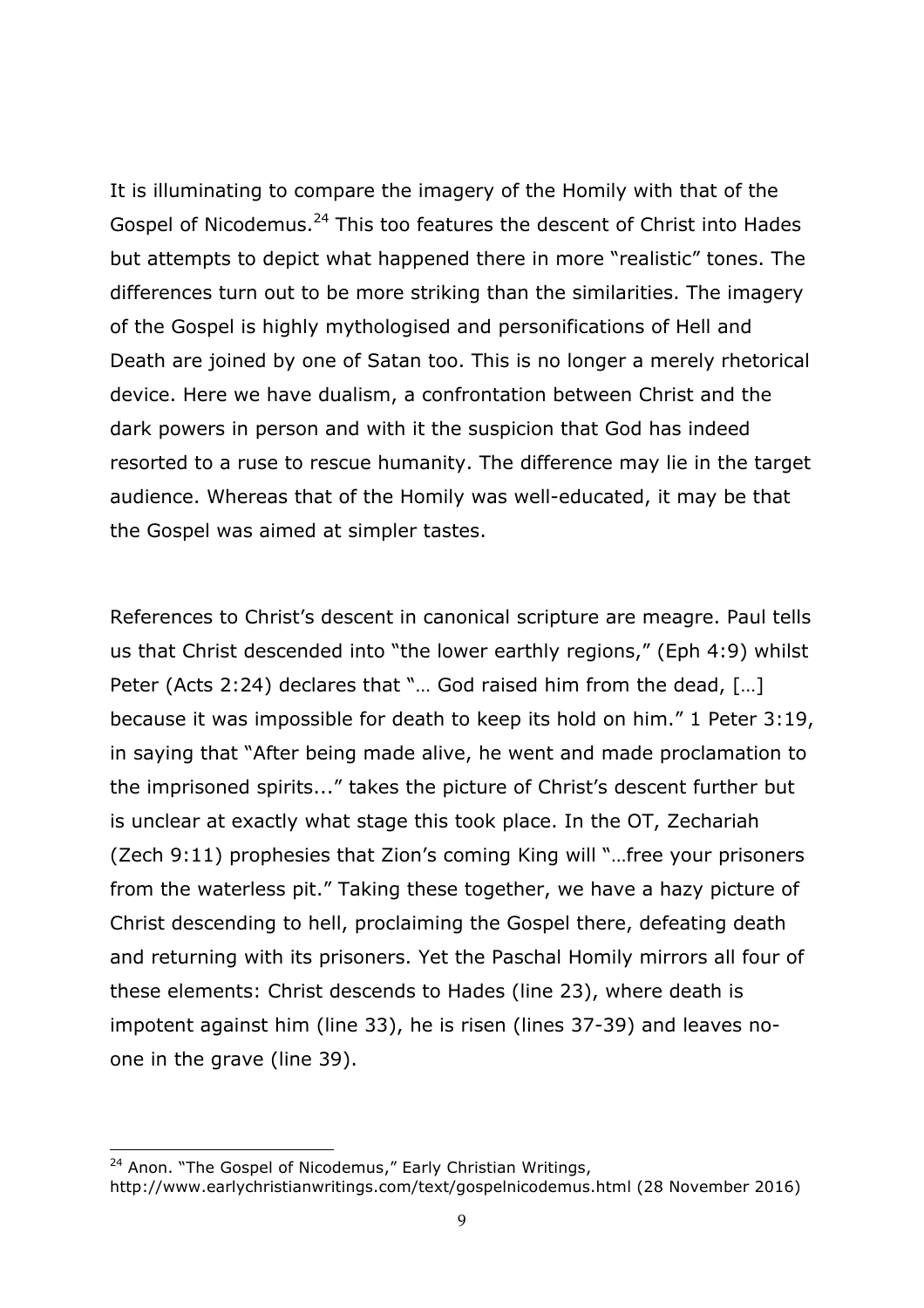## **Interpretation**

Chrysostom's message is that salvation is available to all, regardless of status, and can be appropriated through eucharistic participation in Christ. This is an egalitarian message and not what would be expected given Chrysostom's socio-economic background. However, his deep commitment to Christ's message of love for the disadvantaged overrides any identification with the social elite.

The purpose of the Paschal Homily was not to set out a theory of the Atonement, yet it has one as its basis that predominated in the Patristic period.<sup>25</sup> Ben Myers has compared the atonement ideas contained within the works of a number of Patristic writers and arrived at a composite theory which the atonement ideas contained in the Paschal Homily resemble.<sup>26</sup> Elements of such a theory can be detected in Gregory of Nyssa, $^{27}$  Athanasius<sup>28</sup> and Gregory of Nazianzus<sup>29</sup>

The starting point of that theory is that whilst God loves humanity, human nature has fallen in thrall to death, from which God intends to rescue it. To do so, God needs to enter death, which Myers defines as a state of deprivation of being. God, being infinite life, is unable to enter a state of deprivation of being and so becomes incarnate in Jesus. This is the hypostatic union, whereby each of Christ's two natures, human and divine, participates in the properties of the other. Christ's human nature is filled with divine life and, by extension, so is human nature in general,

l

http://www.newadvent.org/fathers/2802.html. (5 December 2016), p. 12. <sup>29</sup> Gregory of Nazianzus, "Oration 45: XXXVIII," New Advent,

<sup>25</sup> Gustaf Aulen, *Christus Victor* (London: SPCK, 1931), 37.

<sup>26</sup> Ben Myers, *The Patristic Atonement Model*.

<sup>&</sup>lt;sup>27</sup> Gregory of Nyssa, "Dogmatic Treatises," CCEL, 1892,

https://www.ccel.org/ccel/schaff/npnf205.xi.ii.xxvi.html. (23 november 2016) <sup>28</sup> Athanasius, "On the Incarnation IX," New Adve*nt*,

http://www.newadvent.org/fathers/310245.html. (23 November 2016)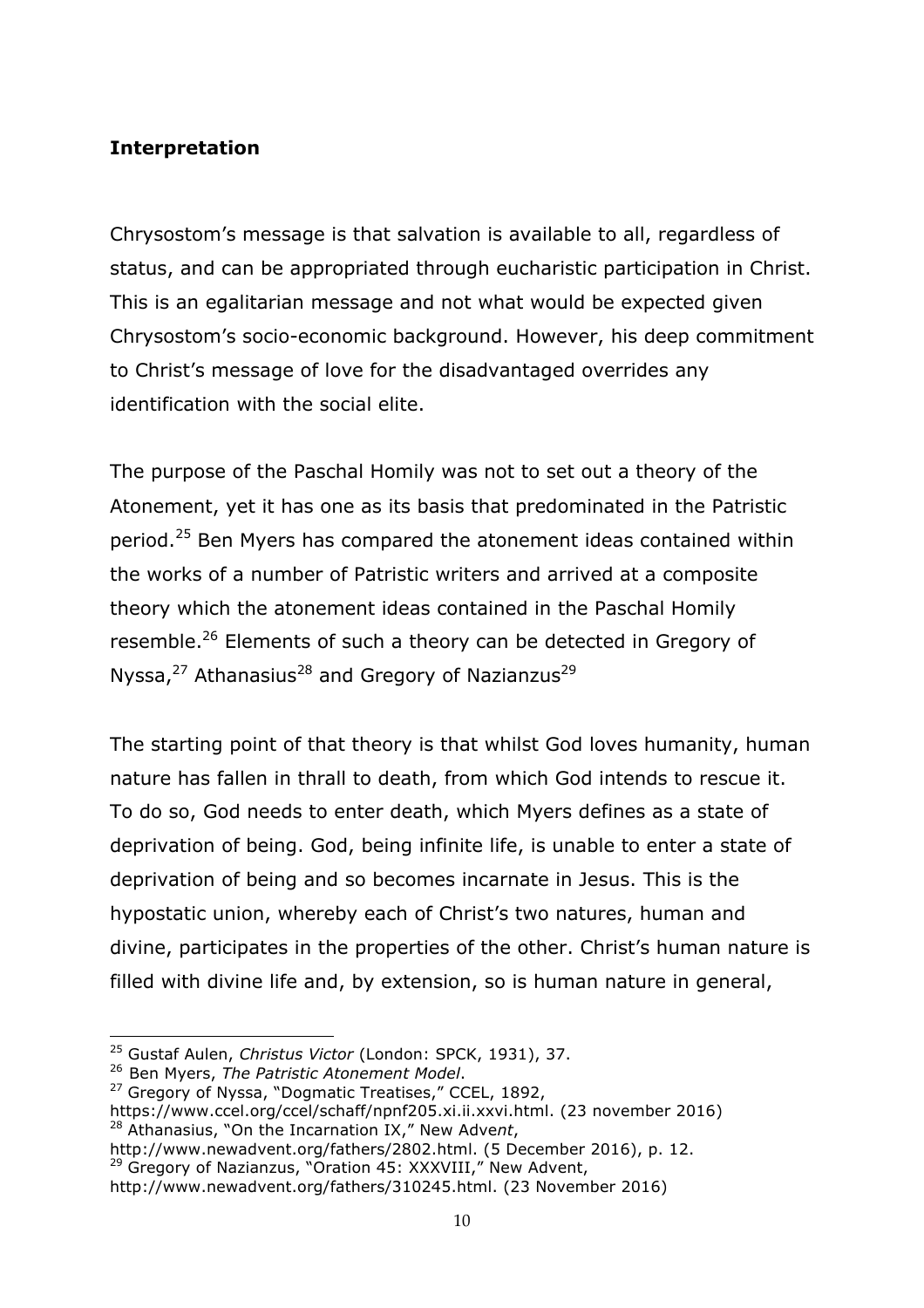since there is only one human nature. Divinity is now able to enter death as Jesus dies on the Cross. As the fullness of divine life enters death, it cancels out deprivation of being, eliminating death. This results in Christ's resurrection, which is passed on to the rest of humanity through the commonly-held human nature. Human nature, being now freed from the power of death is restored not just to the state it enjoyed before the Fall but to a yet higher one. It is now united to God's nature and so is raised above its original status.<sup>30</sup> This is the process of Theosis, whereby God transfers properties of His divinity to humanity through grace. $^{31}$ 

Elements of such a theory are present in the third paragraph of the Paschal Homily. Christ, having been held prisoner by death succeeds in destroying it. He does so simply by entering death and descending into hell. This destroys death and abolishes hell as the two come into contact with His divinity. This results in Christ's resurrection, leaving, we are told, no human being left in the grave and hence no-one left in hell. Christ becomes the first example of a new kind of humanity that incorporates divine elements conveyed to it through its link to Christ through the common human nature. As Gregory of Nazianzus puts it: "We needed an Incarnate God, a God put to death, that we might live."*<sup>32</sup>*

#### **Conclusion**

 $\overline{a}$ 

What can usefully be carried across from the Paschal Homily to contemporary theology and worship? Being close to the period of the Evangelists, the writings of the Church Fathers, such as Chrysostom,

https://vimeo.com/104640566.

<sup>30</sup> Ben Myers, "Atonement - Jesus Christ's Resurrection*"* Faith Theology, 30 September 2016, https://www.youtube.com/watch?v=NiXdVvzfbJc.

 $31$  Fr. Lazar Puhalo, "Theosis" Plain Truth Ministries, 2014,

<sup>&</sup>lt;sup>32</sup> Gregory of Nazianzus, "Oration 45: XXXVIII," New Advent,

http://www.newadvent.org/fathers/310245.html (23 November 2016).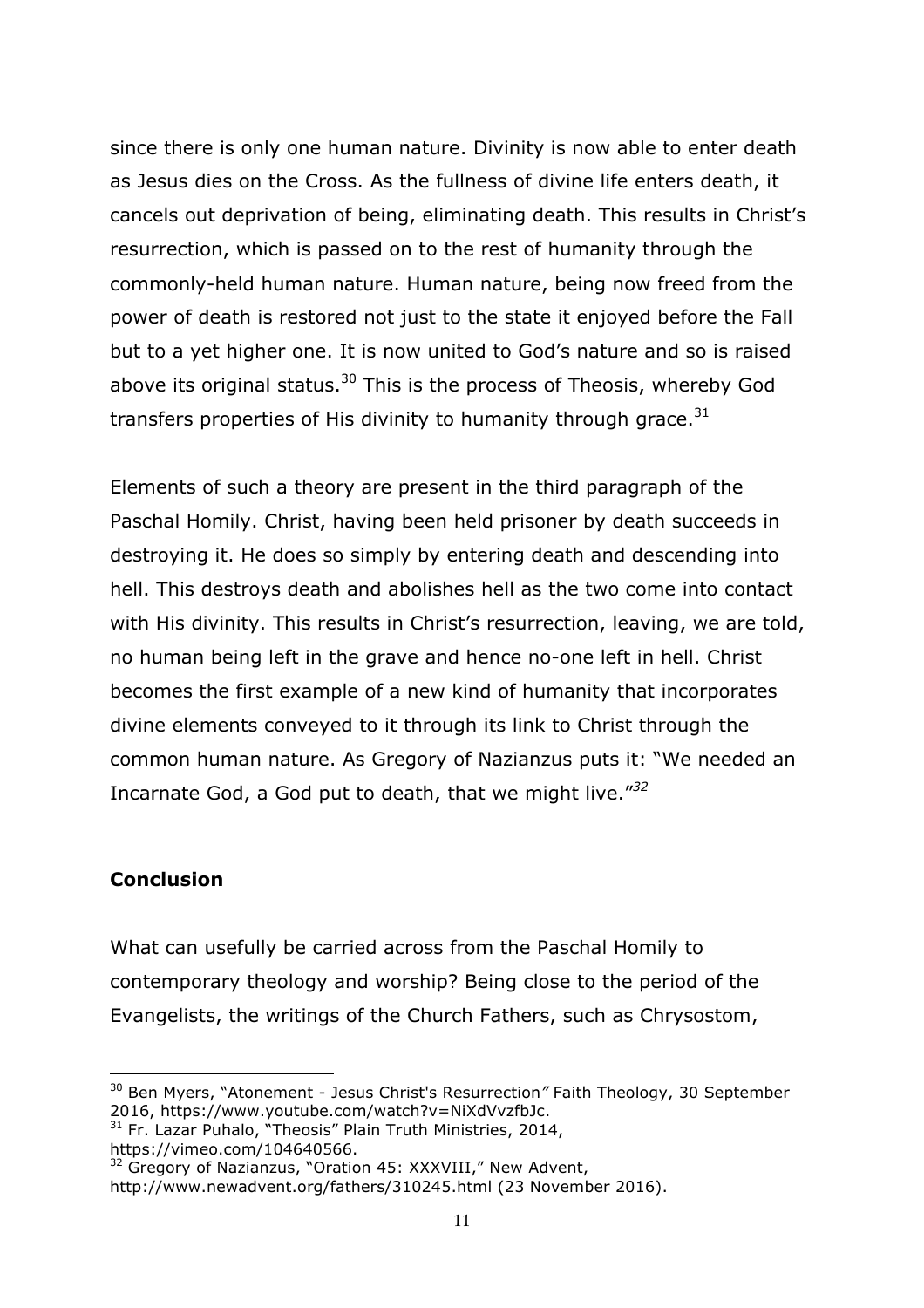represent a bridge to the teachings of the earliest church and can serve as a check on unhelpful later developments in doctrine.<sup>33</sup> If, for example, later Atonement theories vary from those of the Church Fathers, we need to ask whether this development is justified. The Patristic Atonement model is, for example, a viable alternative to the Penal Substitution model that can appear immoral, since it represents God as inflicting the punishment that should have been borne by humanity on His Son, Jesus Christ.<sup>34</sup> In the Patristic model, God does not inflict punishment on a third party as a surrogate. Instead, God finds a way of dying Himself, in order to cancel out death on humanity's behalf.

While the power of evil still manifestly exists in the world, Christ's death broke the mechanism of sin and death that Evil used to hold humanity in control. It has thus been decisively weakened. Its ultimate downfall is now assured. Whilst we must be wary of triumphalism, we can nevertheless have full faith in Christ's ability to finally destroy evil once and for all.

We should also draw the lesson from the Paschal Homily that God is not remote from us but inextricably linked to our human nature. God's love and grace is universal and available to all those who choose to appropriate it through identification with Christ. As Chrysostom asserts, Christ is the first fruits of a new humanity and in that we will all be revealed at the end of time.

Ó Chris Shawcross 2017

l  $33$  Fr. Lazar Puhalo, "Why Study the Patristics?" Plain Truth Ministries, 2014, https://vimeo.com/104639424.

<sup>34</sup> Wright, *The Day the Revolution Began*, 43.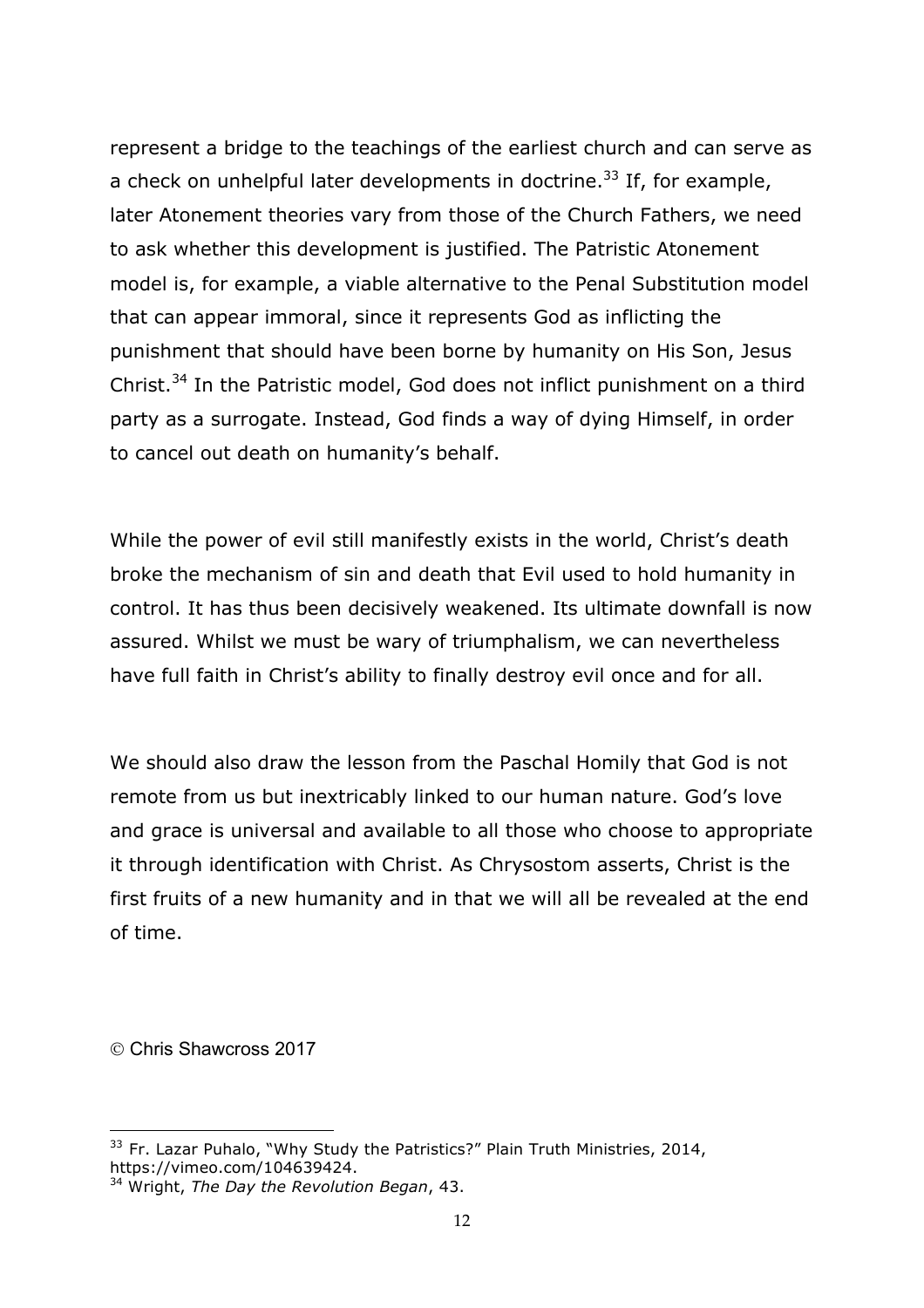# **Bibliography**

Anon. "The Gospel of Nicodemus," Early Christian Writings,

http://www.earlychristianwritings.com/text/gospelnicodemus.html. (28 November 2016)

Aquileia, Rufinus of. "Expositio Symboli 14," in *The Christian Theology Reader.* ed. A. McGrath. Chichester: Blackwell Publishers Ltd. 2011**.**

Athanasius, "On the Incarnation," CCEL,

https://www.ccel.org/ccel/athanasius/incarnation, (23 November 2016)**.**

Aulen, Gustaf. *Christus Victor.* London: SPCK, 1931**.**

Constantelos, D.J. "John Chrysostom's Greek Classical Education and its Importance to Us Today." *Greek Orthodox Theological Review* 36.2 (1991): 109-128**.**

Constas, N.P. "The Last Temptation of Satan: Divine Deception in Greek Patristic Interpretations of the Passion Narrative." *Harvard Theological Review* 97.2 (2004): 139-163**.**

Mayer, W. "Who Came to Hear John Chrysostom Preach?" *Ephemerides Theologicae Lovanienses* 76 (2000): 73-87**.**

McCarty, V.K. "John Chrysostom: Golden-Mouthed Preacher: A Seminar Talk about Meaning and Method," *Academia.edu: 2-13.* https://www.academia.edu/3715613/John\_Chrysostom\_Golden-Mouthed Preacher A Seminar Talk about Meaning and Method by V.K .\_McCarty (23 November 2016)**.**

McGrath, A. *Christian Theology - an Introduction.* Chichester: Blackwell Publishers Ltd, 2007**.**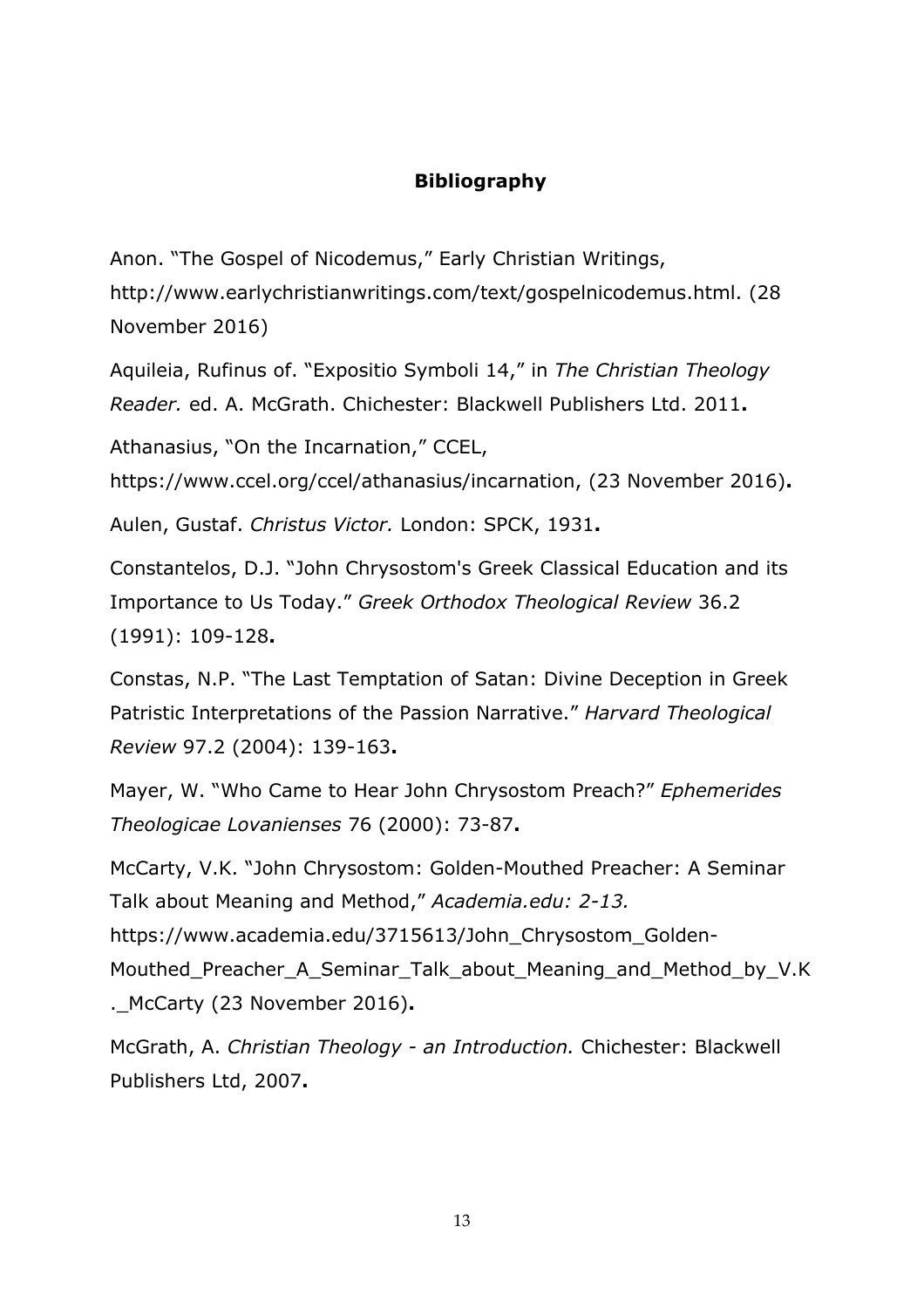Myers, Ben. "Atonement - Jesus Christ's Resurrection" Faith Theology, 30 September 2016, https://youtube.com/watch?y=NiXdVvzfbJc (23 November 2016).

Myers, Ben. "The Patristic Atonement Model" Los Angeles Theological Conference, 2015, https://www.youtube.com/watch?v=DzdgDdZkSOY**.**

Nazianzus, Gregory of. "Oration 45: XXXVIII," New Advent,

http://www.newadvent.org/fathers/310245.htm. (23 November 2016)**.**

Nyssa, Gregory of. "Dogmatic Treatises," CCEL,

https://www.ccel.org/ccel/schaff/npnf205.xi.ii.xxvi.html. (23 november 2016)**.**

Papageorgiou, Fr. Panayiotis. "The Paschal Catechetical Homily of St. John Chrysostom: A Rhetorical and Contextual Study." *The Greek Orthodox Theological Review* 43 (1998): 93-100**.**

Puhalo, Fr. Lazar. *Great Fathers of the Church.* Dewdney, British Columbia: Synaxis Press, 2014**.**

Puhalo, Fr. Lazar. "Theosis" Plain Truth Ministries, 2014, https://vimeo.com/104640566**.**

Puhalo, Fr. Lazar. "*Why Study the Patristics?"* Plain Truth Ministries, 2014, https://vimeo.com/104639424**.**

Jones, A.H.M. "St. John Chrysostom's Parentage and Education." *Harvard Theological Review* 46 (1953): 171-173**.**

Wright, N.T. *The Day the Revolution Began.* San Francisco: SPCK, 2016**.**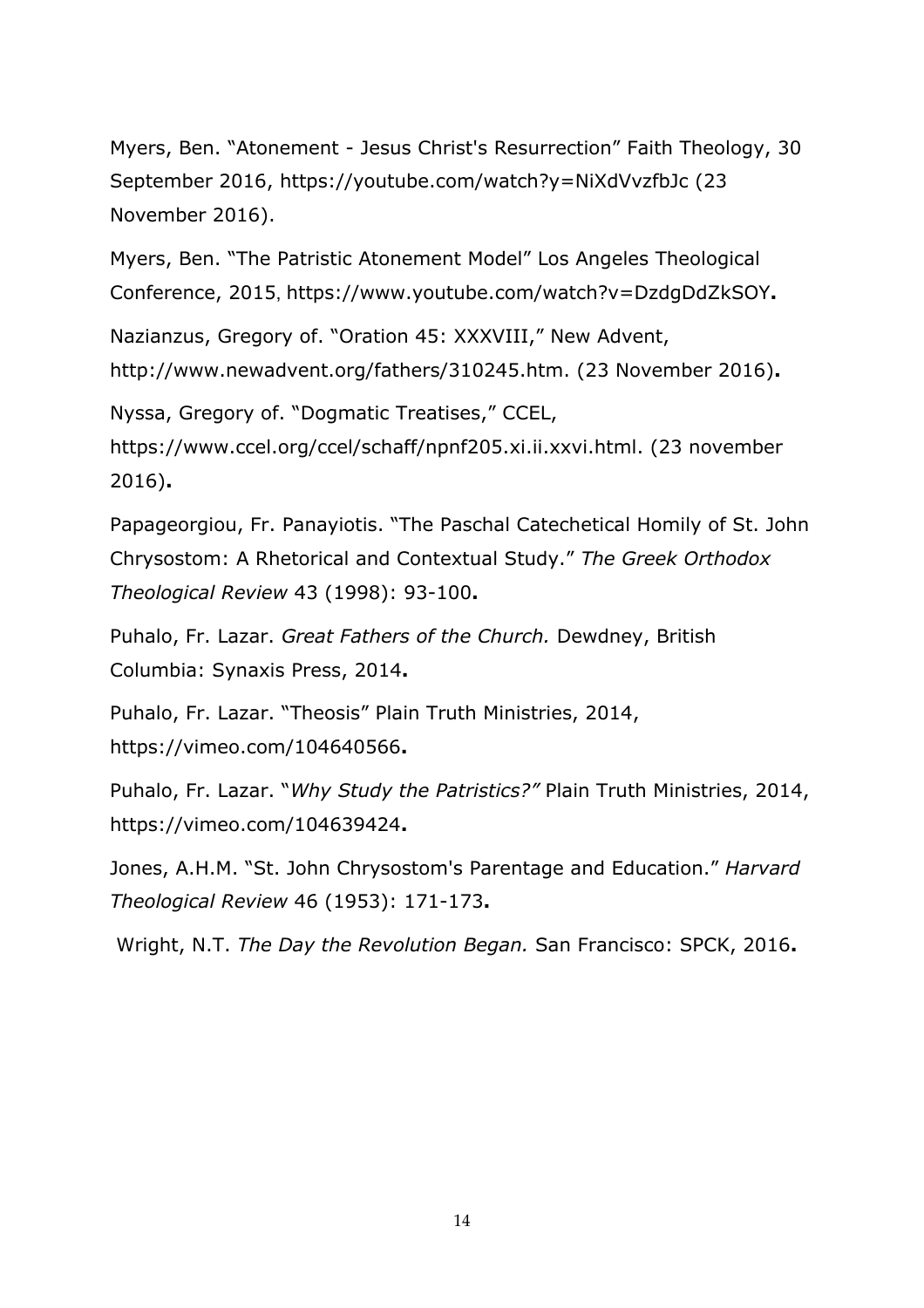### **Appendix 1 – Text of the Homily**

- 1. If anyone is devout and a lover of God, let them enjoy this beautiful and radiant festival.
- 2. If anyone is a grateful servant, let them, rejoicing, enter into the joy of his Lord.
- 3. If anyone has wearied themselves in fasting, let them now receive recompense.
- 4. If anyone has laboured from the first hour, let them today receive the just reward.
- 5. If anyone has come at the third hour, with thanksgiving let them feast.
- 6. If anyone has arrived at the sixth hour, let them have no misgivings; for they shall suffer no loss.
- 7. If anyone has delayed until the ninth hour, let them draw near without hesitation.
- 8. If anyone has arrived even at the eleventh hour, let them not fear on account of tardiness.
- 9. For the Master is gracious and receives the last even as the first; He gives rest to him that comes at the eleventh hour, just as to him who has laboured from the first.
- 10. He has mercy upon the last and cares for the first; to the one He gives, and to the other He is gracious.
- 11. He both honours the work and praises the intention.
- 12. Enter all of you, therefore, into the joy of our Lord, and, whether first or last, receive your reward.
- 13. rich and poor, one with another, dance for joy!
- 14. you ascetics and you negligent, celebrate the day!
- 15. You that have fasted and you that have disregarded the fast, rejoice today!
- 16. The table is rich-laden: feast royally, all of you!
- 17. The calf is fatted: let no one go forth hungry!